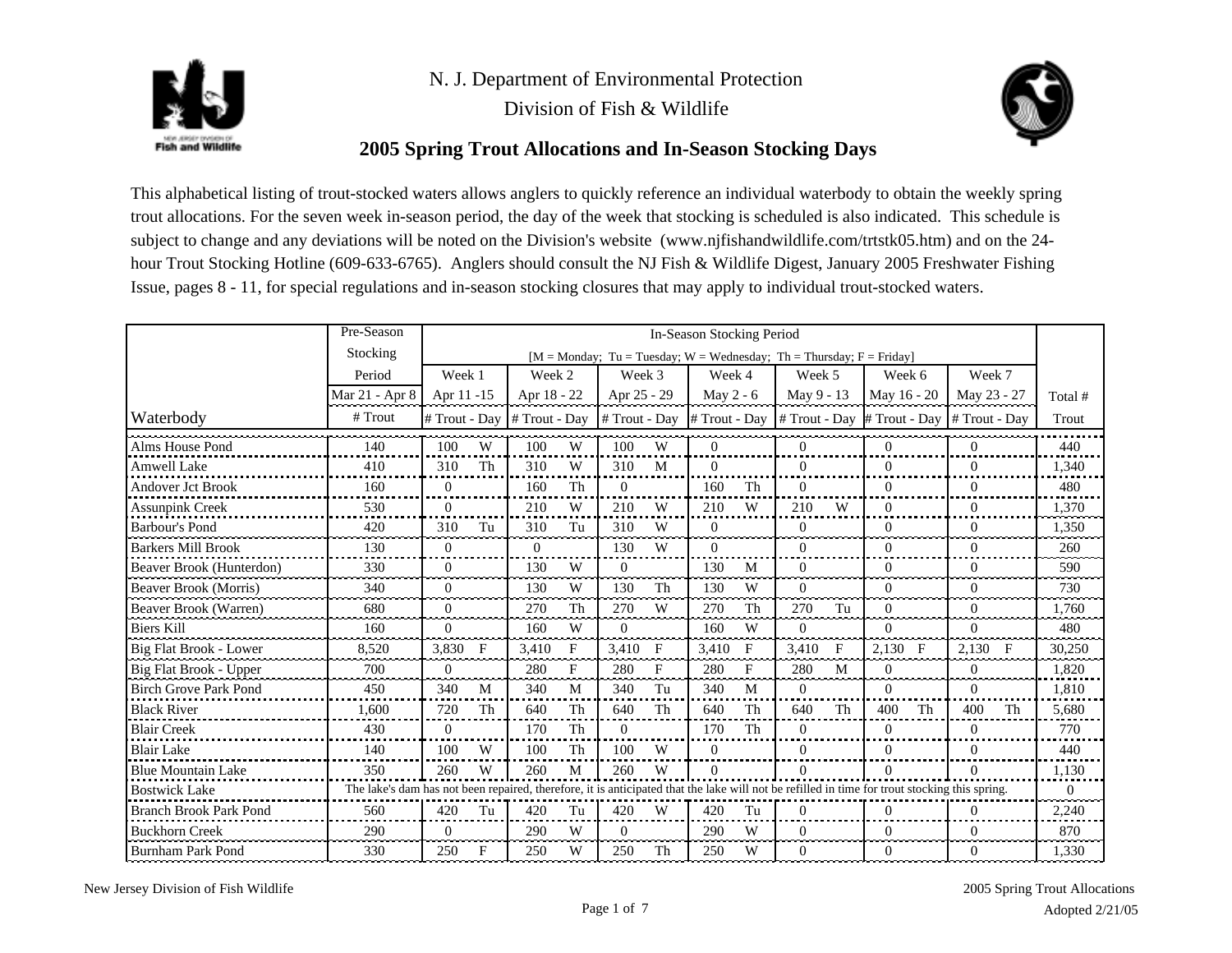|                            | Pre-Season     |                  |             | In-Season Stocking Period |              |                  |              |                  |             |                                                                             |    |                  |            |                  |    |         |
|----------------------------|----------------|------------------|-------------|---------------------------|--------------|------------------|--------------|------------------|-------------|-----------------------------------------------------------------------------|----|------------------|------------|------------------|----|---------|
|                            | Stocking       |                  |             |                           |              |                  |              |                  |             | [ $M = Monday$ ; Tu = Tuesday; $W = Wednesday$ ; Th = Thursday; F = Friday] |    |                  |            |                  |    |         |
|                            | Period         | Week 1           |             | Week 2                    |              | Week 3           |              | Week 4           |             | Week 5                                                                      |    | Week 6           |            | Week 7           |    |         |
|                            | Mar 21 - Apr 8 | Apr 11 -15       |             | Apr 18 - 22               |              | Apr 25 - 29      |              | May 2 - 6        |             | May 9 - 13                                                                  |    | May 16 - 20      |            | May 23 - 27      |    | Total # |
| Waterbody                  | # Trout        | # Trout - Day    |             | # Trout - Day             |              | # Trout - Day    |              | # Trout - Day    |             | # Trout - Day                                                               |    | # Trout - Day    |            | # Trout - Day    |    | Trout   |
| Canistear Reservoir        | 760            | 570              | M           | 570                       | Tu           | 570              | M            | $\theta$         |             | $\theta$                                                                    |    | $\Omega$         |            | $\mathbf{0}$     |    | 2,470   |
| Capoolong Creek            | 1,190          | $\mathbf{0}$     |             | 480                       | W            | 480              | M            | 480              | M           | 480                                                                         | W  | 300              | W          | $\overline{0}$   |    | 3,410   |
| Clarks Pond                | 430            | $\mathbf{0}$     |             | $\overline{0}$            |              | $\Omega$         |              | $\theta$         |             | $\Omega$                                                                    |    | $\Omega$         |            | $\Omega$         |    | 430     |
| <b>Clinton Reservoir</b>   | 910            | $\overline{0}$   |             | 910                       | F            | $\overline{0}$   |              | 910              | F           | $\overline{0}$                                                              |    | 910              | $_{\rm F}$ | $\theta$         |    | 3,640   |
| Clove Brook                | 580            | $\overline{0}$   |             | 230                       | M            | 230              | W            | 230              | M           | 230                                                                         | M  | 150              | M          | $\Omega$         |    | 1,650   |
| <b>Cohansey River</b>      | 380            | $\boldsymbol{0}$ |             | 150                       | Th           | 150              | W            | 150              | Th          | 150                                                                         | Th | $\overline{0}$   |            | $\boldsymbol{0}$ |    | 980     |
| <b>Colonial Lake</b>       | 410            | 310              | Th          | 310                       | W            | 310              | W            | $\overline{0}$   |             | $\theta$                                                                    |    | $\overline{0}$   |            | $\theta$         |    | 1,340   |
| Columbia Lake              | 490            | 360              | W           | 360                       | M            | 360              | Th           | $\mathbf{0}$     |             | $\overline{0}$                                                              |    | $\mathbf{0}$     |            | $\overline{0}$   |    | 1,570   |
| Cranberry Lake             | 360            | 270              | M           | 270                       | Th           | 270              | Tu           | $\mathbf{0}$     |             | $\theta$                                                                    |    | $\overline{0}$   |            | $\Omega$         |    | 1,170   |
| <b>Crystal Lake</b>        | 540            | 410              | M           | 410                       | M            | 410              | Tu           | 410              | M           | $\Omega$                                                                    |    | $\Omega$         |            | $\Omega$         |    | 2,180   |
| <b>Culvers Lake Brook</b>  | 340            | $\overline{0}$   |             | 130                       | W            | 130              | W            | 130              | M           | 130                                                                         | M  | 100              | M          | $\overline{0}$   |    | 960     |
| D&R Canal                  | 2,300          | $\mathbf{0}$     |             | 920                       | W            | 920              | W            | 920              | W           | 920                                                                         | W  | $\boldsymbol{0}$ |            | $\mathbf{0}$     |    | 5,980   |
| D&R Feeder Canal - Lower   | 1,480          | $\overline{0}$   |             | 590                       | W            | 590              | М            | 590              | W           | 590                                                                         | М  | 370              | W          | 370              | Th | 4,580   |
| D&R Feeder Canal - Upper   | 3,130          | $\boldsymbol{0}$ |             | 1,250                     | W            | 1,250            | M            | 1,250            | W           | 1,250                                                                       | M  | 780              | W          | 780              | Th | 9,690   |
| Dennisville Lake           | 430            | 320              | Th          | 320                       | Th           | 320              | W            | $\mathbf{0}$     |             | $\mathbf{0}$                                                                |    | $\overline{0}$   |            | $\boldsymbol{0}$ |    | 1,390   |
| Diamond Mill Pond          | 330            | 250              | Tu          | 250                       | Tu           | 250              | W            | $\mathbf{0}$     |             | $\Omega$                                                                    |    | $\mathbf{0}$     |            | $\Omega$         |    | 1,080   |
| Drakes Brook               | 200            | $\overline{0}$   |             | 100                       | Th           | 100              | Th           | 100              | W           | $\mathbf{0}$                                                                |    | $\mathbf{0}$     |            | $\theta$         |    | 500     |
| Dry Brook                  | 160            | $\boldsymbol{0}$ |             | 100                       | М            | 100              | W            | 100              | M           | $\mathbf{0}$                                                                |    | $\mathbf{0}$     |            | $\overline{0}$   |    | 460     |
| Englishtown Mill Pond      | 420            | 320              | $\mathbf F$ | 320                       | $\mathbf{F}$ | 320              | Tu           | $\overline{0}$   |             | $\theta$                                                                    |    | $\mathbf{0}$     |            | $\Omega$         |    | 1,380   |
| Farrington Lake            | 840            | 630              | Tu          | 630                       | Th           | 630              | Th           | $\mathbf{0}$     |             | $\theta$                                                                    |    | $\mathbf{0}$     |            | $\mathbf{0}$     |    | 2,730   |
| <b>Franklin Pond Creek</b> | 440            | $\mathbf{0}$     |             | 180                       | М            | 180              | M            | 180              | M           | 180                                                                         | M  | 110              | Tu         | $\Omega$         |    | 1,270   |
| Furnace Brook              | 190            | $\boldsymbol{0}$ |             | 190                       | W            | $\overline{0}$   |              | 190              | W           | $\Omega$                                                                    |    | $\boldsymbol{0}$ |            | $\Omega$         |    | 570     |
| Furnace Lake               | 530            | 400              | Tu          | 400                       | М            | 400              | W            | $\boldsymbol{0}$ |             | $\overline{0}$                                                              |    | $\mathbf{0}$     |            | $\overline{0}$   |    | 1,730   |
| Garvey's Pond              | 170            | 120              | F           | 120                       | F            | 120              | Tu           | $\mathbf{0}$     |             | $\boldsymbol{0}$                                                            |    | $\mathbf{0}$     |            | $\mathbf{0}$     |    | 530     |
| Giampietro Park Pond       | 410            | 310              | Th          | 310                       | Th           | 310              | W            | $\Omega$         |             | $\theta$                                                                    |    | $\overline{0}$   |            | $\Omega$         |    | 1,340   |
| <b>Glenwood Brook</b>      | 130            | $\theta$         |             | 130                       | Tu           | $\Omega$         |              | 130              | W           | $\theta$                                                                    |    | $\Omega$         |            | $\Omega$         |    | 390     |
| Green Brook                | 140            | $\theta$         |             | 140                       | $\mathbf M$  | 140              | ${\bf M}$    | $\boldsymbol{0}$ |             | $\theta$                                                                    |    | $\Omega$         |            | $\theta$         |    | 420     |
| Green Turtle Pond          | 470            | 350              | F           | 350                       | $_{\rm F}$   | 350              | $\mathbf{F}$ | $\Omega$         |             | $\Omega$                                                                    |    | $\Omega$         |            | $\Omega$         |    | 1.520   |
| Greenwich Lake             | 460            | 340              | Tu          | 340                       | Tu           | 340              | Th           | $\overline{0}$   |             | $\mathbf{0}$                                                                |    | $\boldsymbol{0}$ |            | $\overline{0}$   |    | 1,480   |
| <b>Grenlock Lake</b>       | 400            | 300              | W           | 300                       | W            | 300              | $\mathbf{F}$ | $\Omega$         |             | $\theta$                                                                    |    | $\overline{0}$   |            | $\Omega$         |    | 1,300   |
| Hackensack River           | 680            | $\boldsymbol{0}$ |             | 270                       | M            | 270              | W            | 270              | M           | 270                                                                         | W  | $\overline{0}$   |            | $\overline{0}$   |    | 1,760   |
| Haddon Lake                | 480            | $\boldsymbol{0}$ |             | $\boldsymbol{0}$          |              | $\boldsymbol{0}$ |              | $\overline{0}$   |             | $\mathbf{0}$                                                                |    | $\mathbf{0}$     |            | $\overline{0}$   |    | 480     |
| Hakihohake Creek           | 620            | $\mathbf{0}$     |             | 620                       | F            | 0                |              | 620              | $\mathbf F$ | $\boldsymbol{0}$                                                            |    | $\boldsymbol{0}$ |            | $\overline{0}$   |    | 1,860   |
| <b>Hammonton Lake</b>      | 650            | 490              | M           | 490                       | M            | 490              | Tu           | 490              | M           | $\Omega$                                                                    |    | $\overline{0}$   |            | $\Omega$         |    | 2,610   |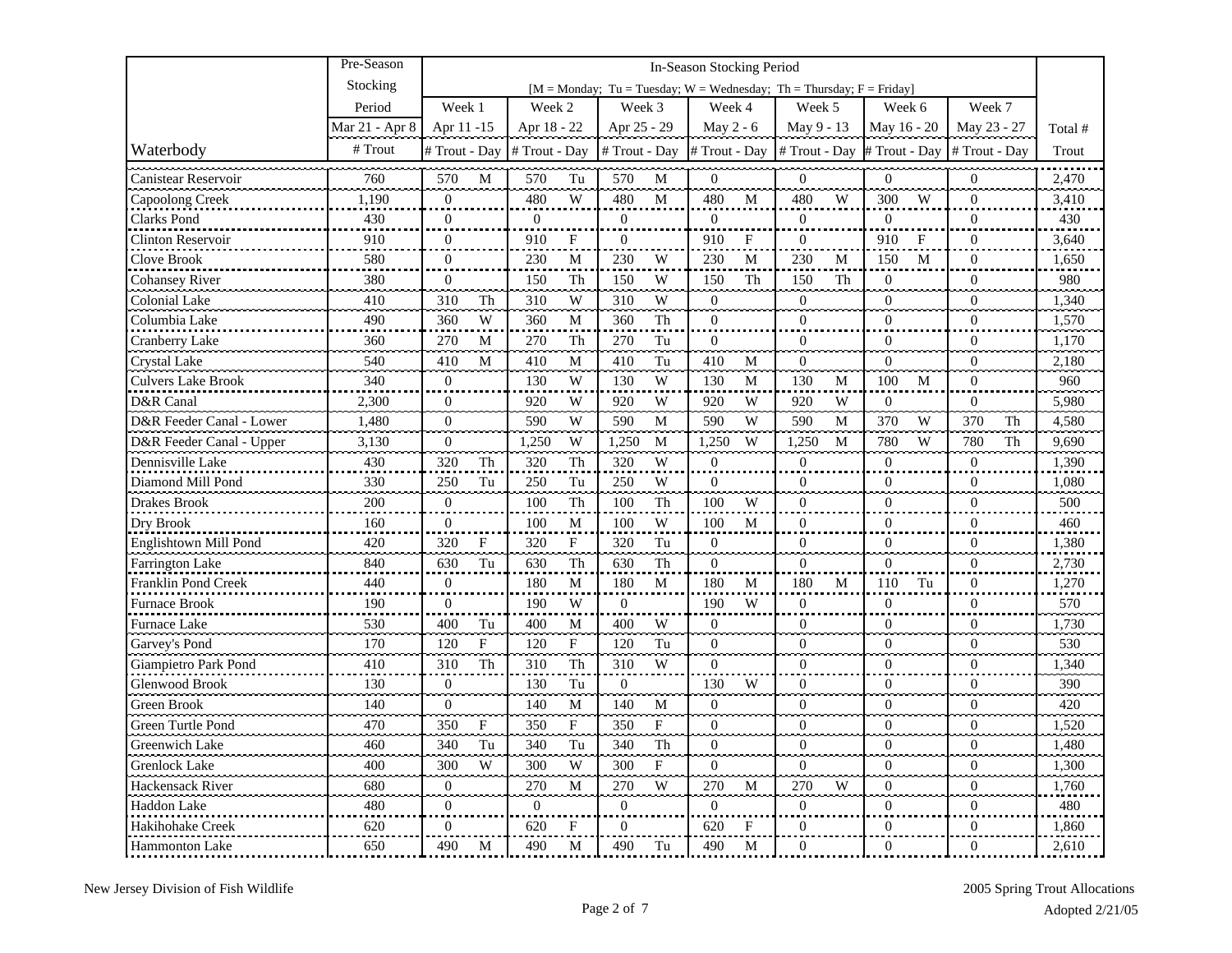|                          | Pre-Season       |                  |                     |                                  | In-Season Stocking Period |                                                                      |                  |                  |         |
|--------------------------|------------------|------------------|---------------------|----------------------------------|---------------------------|----------------------------------------------------------------------|------------------|------------------|---------|
|                          | Stocking         |                  |                     |                                  |                           | [M = Monday; Tu = Tuesday; W = Wednesday; Th = Thursday; F = Friday] |                  |                  |         |
|                          | Period           | Week 1           | Week 2              | Week 3                           | Week 4                    | Week 5                                                               | Week 6           | Week 7           |         |
|                          | Mar 21 - Apr 8   | Apr 11 -15       | Apr 18 - 22         | Apr 25 - 29                      | May 2 - 6                 | May 9 - 13                                                           | May 16 - 20      | May 23 - 27      | Total # |
| Waterbody                | # Trout          | # Trout - Day    | # Trout - Day       | #Trout - Day                     | # Trout - Day             | # Trout - Day                                                        | # Trout - Day    | # Trout - Day    | Trout   |
| Harrisonville Lake       | 510              | 380<br>Tu        | 380<br>Tu           | 380<br>Th                        | $\overline{0}$            | $\overline{0}$                                                       | $\overline{0}$   | $\overline{0}$   | 1,650   |
| Hibernia Brook           | 490              | $\mathbf{0}$     | 200<br>W            | 200<br>Th                        | 200<br>W                  | 200<br>M                                                             | 120<br>M         | $\overline{0}$   | 1,410   |
| Hockhocksen Brook        | 180              | $\mathbf{0}$     | Tu<br>100           | 100<br>M                         | 100<br>Tu                 | 100<br>M                                                             | 100<br>M         | $\Omega$         | 680     |
| Hohokus Brook            | 340              | $\overline{0}$   | Th<br>140           | 140<br>Th                        | 140<br>Th                 | 140<br>Th                                                            | $\overline{0}$   | $\overline{0}$   | 900     |
| Holmdel Park Pond        | 230              | 170<br>F         | ${\bf F}$<br>170    | 170<br>Tu                        | $\boldsymbol{0}$          | $\boldsymbol{0}$                                                     | $\boldsymbol{0}$ | $\theta$         | 740     |
| Honey Run                | 290              | $\boldsymbol{0}$ | 290<br>M            | $\overline{0}$                   | 290<br>Tu                 | $\boldsymbol{0}$                                                     | $\boldsymbol{0}$ | $\boldsymbol{0}$ | 870     |
| Hook's Creek Lake        | 520              | 390<br>Tu        | 390<br>Tu           | 390<br>$\mathbf M$               | 390<br>Tu                 | $\overline{0}$                                                       | $\boldsymbol{0}$ | $\overline{0}$   | 2,080   |
| India Brook              | 400              | $\theta$         | 160<br>Th           | 160<br>Th                        | W<br>160                  | 160<br>Th                                                            | 100<br>M         | $\theta$         | 1,140   |
| <b>Indian Lake</b>       | 460              | 340<br>Tu        | Tu<br>340           | W<br>340                         | 340<br>Tu                 | $\Omega$                                                             | $\overline{0}$   | $\theta$         | 1,820   |
| Iona Lake                | 420              | 320<br>Tu        | 320<br>Tu           | 320<br>Th                        | $\theta$                  | $\Omega$                                                             | $\boldsymbol{0}$ | $\theta$         | 1,380   |
| <b>Ireland Brook</b>     | 100              | $\mathbf{0}$     | 100<br>Th           | 100<br>${\rm Th}$                | $\overline{0}$            | $\theta$                                                             | $\overline{0}$   | $\theta$         | 300     |
| Jacksonburg Creek        | 220              | $\mathbf{0}$     | 220<br>Th           | $\boldsymbol{0}$                 | 220<br>Th                 | $\theta$                                                             | $\overline{0}$   | $\Omega$         | 660     |
| Lake Aeroflex            | 580              | $\overline{0}$   | Th<br>580           | $\overline{0}$                   | 580<br>Th                 | $\mathbf{0}$                                                         | 580<br>Tu        | $\mathbf{0}$     | 2,320   |
| Lake Hopatcong           | 2,620            | $\boldsymbol{0}$ | محدد<br>Th<br>2,620 | ã.<br>$\boldsymbol{0}$           | 2,620<br>Th               | $\boldsymbol{0}$                                                     | 2,620<br>Th      | $\boldsymbol{0}$ | 10,480  |
| <b>Lake Musconetcong</b> | 660              | 500<br>F         | 500<br>F            | F<br>500                         | $\mathbf{0}$              | $\overline{0}$                                                       | $\overline{0}$   | $\overline{0}$   | 2,160   |
| Lake Ocquittunk          | 360              | 270<br>W         | 270<br>W            | 270<br>W                         | $\Omega$                  | $\Omega$                                                             | $\mathbf{0}$     | $\Omega$         | 1,170   |
| Lake Papaianni           | 420              | $\overline{0}$   | $\boldsymbol{0}$    | $\overline{0}$                   | $\mathbf{0}$              | $\overline{0}$                                                       | $\mathbf{0}$     | $\overline{0}$   | 420     |
| Lake Shenandoah          | 570              | 430<br>M         | 430<br>M            | 430<br>M                         | $\mathbf{0}$              | $\overline{0}$                                                       | $\mathbf{0}$     | $\theta$         | 1,860   |
| <b>Lamington River</b>   | 470              | $\overline{0}$   | 190<br>W            | 190<br>W                         | 190<br>W                  | 190<br>W                                                             | $\overline{0}$   | $\theta$         | 1.230   |
| Laurel Pond              | 250              | 190<br>W         | 190<br>W            | 190<br>$\boldsymbol{\mathrm{F}}$ | $\overline{0}$            | $\overline{0}$                                                       | $\overline{0}$   | $\Omega$         | 820     |
| Lawrence Brook           | 280              | $\boldsymbol{0}$ | 110<br>Th           | 110<br>Th                        | 110<br>Tu                 | 110<br>W                                                             | $\overline{0}$   | $\overline{0}$   | 720     |
| Little Flat Brook        | 1,120            | $\boldsymbol{0}$ | W<br>450            | W<br>450                         | W<br>450                  | 450<br>М                                                             | 280<br>M         | $\mathbf{0}$     | 3,200   |
| Little Swartswood Lake   | 400              | 300<br>W         | 300<br>Tu           | Tu<br>300                        | $\overline{0}$            | $\overline{0}$                                                       | $\boldsymbol{0}$ | $\mathbf{0}$     | 1,300   |
| <b>Lockatong Creek</b>   | 900              | $\boldsymbol{0}$ | W<br>360            | 360<br>M                         | W<br>360                  | 360<br>$\mathbf M$                                                   | 220<br>W         | $\boldsymbol{0}$ | 2,560   |
| Lopatcong Creek          | 1,200            | $\theta$         | 480<br>W<br>لمستعبد | 480<br>W                         | 480<br>W                  | 480<br>Tu                                                            | 300<br>Tu        | $\Omega$         | 3,420   |
| Lower Echo Park Pond     | 420              | W<br>320         | 320<br>$\mathbf F$  | W<br>320                         | $\overline{0}$            | $\overline{0}$                                                       | $\boldsymbol{0}$ | $\overline{0}$   | 1,380   |
| Lubbers Run              | 550              | $\Omega$         | 220<br>Th           | 220<br>Tu                        | 220<br>Th                 | 220<br>$\mathbf{F}$                                                  | 140<br>Th        | $\Omega$         | 1,570   |
| Mac's Pond               | 150              | $\mathbf{0}$     | $\boldsymbol{0}$    | $\boldsymbol{0}$                 | $\mathbf{0}$              | $\mathbf{0}$                                                         | $\overline{0}$   | $\boldsymbol{0}$ | 150     |
| Manasquan Reservoir      | 1,150            | 860<br>F         | 860<br>F            | 860<br>M                         | $\Omega$                  | $\Omega$                                                             | $\Omega$         | $\Omega$         | 3,730   |
| Manasquan River          | 3,180            | 1,430<br>M       | 1,270<br>M          | 1,270<br>M                       | 1,270<br>M                | 1,270<br>M                                                           | 800<br>М         | 800<br>M         | 11,290  |
| Mary Elmer Lake          | 490              | 370<br>Th        | 370<br>Th           | 370<br>W                         | $\boldsymbol{0}$          | $\mathbf{0}$                                                         | $\boldsymbol{0}$ | $\mathbf{0}$     | 1,600   |
| <b>Maurice River</b>     | 780              | $\boldsymbol{0}$ | 310<br>Th           | W<br>310                         | 310<br>Th                 | 310<br>Th                                                            | $\overline{0}$   | $\boldsymbol{0}$ | 2,020   |
| Merrill Creek Reservoir  | $\boldsymbol{0}$ | $\Omega$         | $\mathbf{0}$        | Tu<br>4,550                      | $\theta$                  | $\Omega$                                                             | $\Omega$         | $\Omega$         | 4,550   |
| Metedeconk River N/B     | 1,340            | 600<br>M         | 530<br>M            | 530<br>M                         | 530<br>M                  | 530<br>М                                                             | 330<br>M         | 330<br>M         | 4,720   |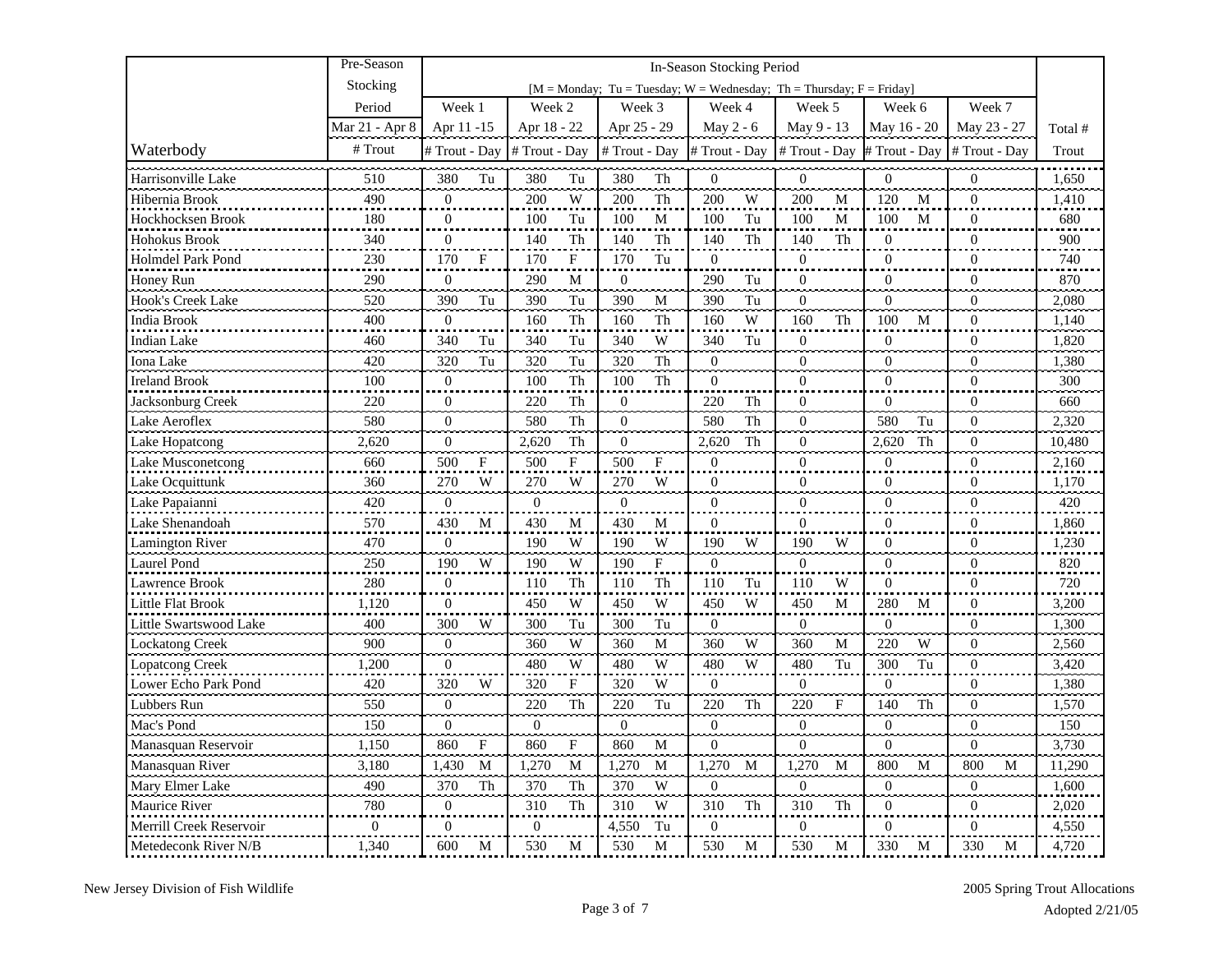|                            | Pre-Season     |                       |               |             |                      |              | In-Season Stocking Period |              |                                                                             |              |                      |            |                  |              |         |
|----------------------------|----------------|-----------------------|---------------|-------------|----------------------|--------------|---------------------------|--------------|-----------------------------------------------------------------------------|--------------|----------------------|------------|------------------|--------------|---------|
|                            | Stocking       |                       |               |             |                      |              |                           |              | [ $M = Monday$ ; Tu = Tuesday; $W = Wednesday$ ; Th = Thursday; F = Friday] |              |                      |            |                  |              |         |
|                            | Period         | Week 1                | Week 2        |             | Week 3               |              | Week 4                    |              | Week 5                                                                      |              | Week 6               |            | Week 7           |              |         |
|                            | Mar 21 - Apr 8 | Apr 11 -15            | Apr 18 - 22   |             | Apr 25 - 29          |              | May 2 - 6                 |              | May 9 - 13                                                                  |              | May 16 - 20          |            | May 23 - 27      |              | Total # |
| Waterbody                  | # Trout        | # Trout - Day         | # Trout - Day |             | # Trout - Day        |              | # Trout - Day             |              | # Trout - Day                                                               |              | # Trout - Day        |            | # Trout - Day    |              | Trout   |
| Metedeconk River S/B       | 1,180          | 530<br>M              | 470           | M           | 470                  | M            | 470                       | $\mathbf{M}$ | 470                                                                         | M            | 300                  | M          | 300              | M            | 4,190   |
| Middle Brook               | 140            | $\overline{0}$        | 140           | M           | $\overline{0}$       |              | 140                       | Th           | $\overline{0}$                                                              |              | $\overline{0}$       |            | $\overline{0}$   |              | 420     |
| Mill Pond                  | 400            | 300<br>Th             | 300           | M           | 300                  | W            | $\mathbf{0}$              |              | $\mathbf{0}$                                                                |              | $\overline{0}$       |            | $\Omega$         |              | 1,300   |
| <b>Milton Lake</b>         | 480            | W<br>360              | 360           | $\mathbf F$ | 360                  | W            | 360                       | F            | $\overline{0}$                                                              |              | $\overline{0}$       |            | $\overline{0}$   |              | 1,920   |
| Mingamahone Brook          | 290            | $\boldsymbol{0}$      | 120           | M           | 120                  | М            | 120                       | M            | 120                                                                         | M            | 100                  | M          | $\theta$         |              | 870     |
| Mohawk Pond                | 180            | 140<br>F              | 140           | $\mathbf F$ | 140                  | Tu           | 140                       | Tu           | $\overline{0}$                                                              |              | $\overline{0}$       |            | $\boldsymbol{0}$ |              | 740     |
| Mountain Lake              | 440            | W<br>330              | 330           | M           | 330                  | W            | $\overline{0}$            |              | $\theta$                                                                    |              | $\mathbf{0}$         |            | $\theta$         |              | 1,430   |
| Mt. Hope Pond              | 410            | 310<br>F              | 310           | W           | 310                  | M            | $\overline{0}$            |              | $\Omega$                                                                    |              | $\Omega$             |            | $\Omega$         |              | 1,340   |
| Mulhockaway Creek          | 370            | $\mathbf{0}$          | 150           | W           | 150                  | M            | 150                       | $\mathbf M$  | 150                                                                         | W            | 100                  | W          | $\Omega$         |              | 1,070   |
| Mullica Hill Pond          | 410            | 310<br>Tu             | 310           | Tu          | 310                  | Th           | $\theta$                  |              | $\theta$                                                                    |              | $\Omega$             |            | $\Omega$         |              | 1,340   |
| Musconetcong River - Lower | 10,410         | 4,690<br>$\mathbf{F}$ | 4,170         | $_{\rm F}$  | 4,170                | $\mathbf F$  | 4,170                     | $\mathbf{F}$ | 4,170                                                                       | $_{\rm F}$   | 2,600 F              |            | 2,600            | $\mathbf{F}$ | 36,980  |
| Musconetcong River - Upper | 2,860          | 1,290<br>$\mathbf F$  | 1,140         | F           | 1,140                | $\mathbf{F}$ | 1,140                     | $_{\rm F}$   | 1,140                                                                       | $\mathbf F$  | 710                  | $_{\rm F}$ | 710              | F            | 10,130  |
| Neldon Brook               | 190            | $\mathbf{0}$          | 190           | Th<br>محمد  | $\overline{0}$<br>ã. |              | 190                       | Th           | $\boldsymbol{0}$                                                            |              | $\overline{0}$<br>ш. |            | $\overline{0}$   |              | 570     |
| Neshanic River             | 280            | $\boldsymbol{0}$      | 110           | W           | $\boldsymbol{0}$     |              | 110                       | W            | $\mathbf{0}$                                                                |              | $\overline{0}$       |            | $\mathbf{0}$     |              | 500     |
| Nishisakawick Creek        | 410            | $\overline{0}$        | 410           | W           | 410                  | M            | $\overline{0}$            |              | $\overline{0}$                                                              |              | $\boldsymbol{0}$     |            | $\overline{0}$   |              | 1,230   |
| Oak Pond                   | 490            | 370<br>W              | 370           | W           | 370                  | F            | 370                       | Th           | $\Omega$                                                                    |              | $\Omega$             |            | $\Omega$         |              | 1,970   |
| <b>Oldham Pond</b>         | 430            | 320<br>Th             | 320           | Tu          | 320                  | W            | $\mathbf{0}$              |              | $\overline{0}$                                                              |              | $\overline{0}$       |            | $\overline{0}$   |              | 1,390   |
| Papakating Creek           | 690            | $\overline{0}$        | 280           | M           | $\mathbf{0}$         |              | 280                       | M            | $\overline{0}$                                                              |              | $\mathbf{0}$         |            | $\theta$         |              | 1,250   |
| Papakating Creek W/B       | 240            | $\mathbf{0}$          | 240           | M           | 240                  | W            | $\overline{0}$            |              | $\theta$                                                                    |              | $\overline{0}$       |            | $\theta$         |              | 720     |
| Pascack Creek              | 610            | $\mathbf{0}$          | 240           | M           | 240                  | W            | 240                       | M            | 240                                                                         | W            | $\overline{0}$       |            | $\Omega$         |              | 1,570   |
| Passaic River - Lower      | 1,140          | $\mathbf{0}$          | 460           | M           | 460                  | M            | 460                       | Th           | 460                                                                         | Tu           | $\overline{0}$       |            | $\overline{0}$   |              | 2,980   |
| Passaic River - Upper      | 1,520          | $\boldsymbol{0}$      | 610           | M           | 610                  | М            | 610                       | Th           | 610                                                                         | Tu           | $\mathbf{0}$         |            | $\mathbf{0}$     |              | 3,960   |
| Paulins Kill - Lower       | 6,400          | 2,880<br>Th           | 2,560         | Th          | 2,560                | Th           | 2,560                     | Th           | 2,560                                                                       | Th           | 1,600                | Th         | 1,600            | Th           | 22,720  |
| Paulins Kill - Middle      | 760            | 340<br>Th             | 300           | Th          | 300                  | Th           | 300                       | Th           | 300                                                                         | Th           | 190                  | Th         | 190              | Th           | 2,680   |
| Paulins Kill - Upper       | 1,340          | 400<br>Th             | 350           | Th          | 530                  | Th           | 350                       | Th           | 350                                                                         | Th           | 330                  | Th         | 330              | Th           | 3,980   |
| Peapack Brook              | 490            | $\mathbf{0}$          | 200           | W           | 200                  | W            | 200                       | W            | 200                                                                         | W            | 120                  | Th         | $\mathbf{0}$     |              | 1,410   |
| Pequannock River           | 2.040          | $\Omega$              | 810           | Tu          | 810                  | $_{\rm F}$   | 810                       | Tu           | 810                                                                         | Tu           | 510                  | W          | 510              | $\mathbf F$  | 6,300   |
| Pequest River - Lower      | 5,490          | 2,470<br>$\mathbf{F}$ | 2,200         | $\mathbf F$ | 2,200                | $\rm F$      | 2,200                     | $\mathbf F$  | 2,200                                                                       | $\mathbf{F}$ | 1,370 F              |            | 1,370            | $\mathbf{F}$ | 19,500  |
| Pequest River - Middle     | 1,690          | 760<br>F              | 680           | F           | 680                  | F            | 680                       | $\mathbf{F}$ | 680                                                                         | F            | 420                  | F          | 420              | F            | 6,010   |
| Pequest River - Upper      | 640            | 290<br>F              | 250           | F           | 250                  | F            | 250                       | F            | 250                                                                         | F            | 160                  | F          | 160              | F            | 2,250   |
| Pohatcong Creek - Lower    | 3,130          | 1,410<br>Tu           | 1,250         | Tu          | 1,250                | Tu           | 1,250                     | Tu           | 1,250                                                                       | Tu           | 780                  | Tu         | 780              | Tu           | 11,100  |
| Pohatcong Creek - Upper    | 410            | $\mathbf{0}$          | 160           | Tu          | $\overline{0}$       |              | 160                       | Tu           | $\mathbf{0}$                                                                |              | $\overline{0}$       |            | $\mathbf{0}$     |              | 730     |
| Pohatcong Lake             | 600            | 450<br>Tu             | 450           | Tu          | 450                  | Tu           | 450                       | Tu           | $\Omega$                                                                    |              | $\Omega$             |            | $\theta$         |              | 2,400   |
| Pompton Lake               | 440            | 330<br>F              | 330           | Tu          | 330                  | F            | $\overline{0}$            |              | $\Omega$                                                                    |              | $\overline{0}$       |            | $\Omega$         |              | 1,430   |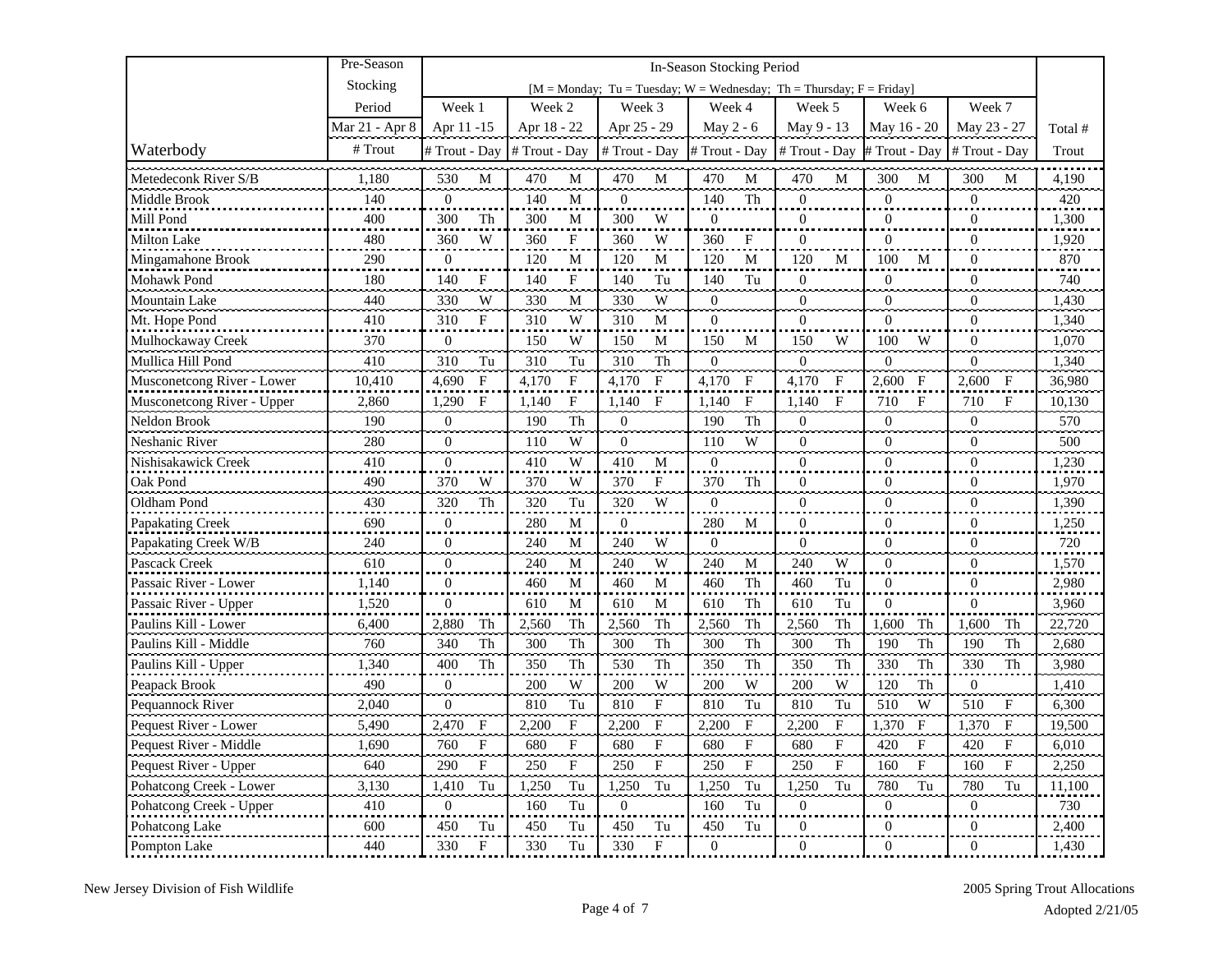|                            | Pre-Season     |                  |                  |                                                                      | In-Season Stocking Period        |                  |                       |                  |         |
|----------------------------|----------------|------------------|------------------|----------------------------------------------------------------------|----------------------------------|------------------|-----------------------|------------------|---------|
|                            | Stocking       |                  |                  | [M = Monday; Tu = Tuesday; W = Wednesday; Th = Thursday; F = Friday] |                                  |                  |                       |                  |         |
|                            | Period         | Week 1           | Week 2           | Week 3                                                               | Week 4                           | Week 5           | Week 6                | Week 7           |         |
|                            | Mar 21 - Apr 8 | Apr 11 -15       | Apr 18 - 22      | Apr 25 - 29                                                          | May 2 - 6                        | May 9 - 13       | May 16 - 20           | May 23 - 27      | Total # |
| Waterbody                  | # Trout        | # Trout - Day    | # Trout - Day    | # Trout - Day                                                        | # Trout - Day                    | # Trout - Day    | # Trout - Day         | # Trout - Day    | Trout   |
| Pompton River              | 1,870          | $\mathbf{0}$     | 750<br>Tu        | 750<br>$\boldsymbol{\mathrm{F}}$                                     | 750<br>Tu                        | 750<br>Tu        | $\overline{0}$        | $\mathbf{0}$     | 4,870   |
| Pond Brook                 | 110            | $\overline{0}$   | 100<br>Tu        | 100<br>Tu                                                            | 100<br>Tu                        | 100<br>M         | 100<br>M              | $\mathbf{0}$     | 610     |
| Pophandusing Creek         | 220            | $\Omega$         | 220<br>W         | $\overline{0}$                                                       | 220<br>W                         | $\theta$         | $\overline{0}$        | $\Omega$         | 660     |
| Prospertown Lake           | 360            | 270<br>M         | 270<br>M         | 270<br>М                                                             | $\overline{0}$                   | $\mathbf{0}$     | $\overline{0}$        | $\theta$         | 1,170   |
| Rahway River               | 2,360          | $\mathbf{0}$     | F<br>950         | W<br>950                                                             | 950<br>F                         | 950<br>F         | $\overline{0}$        | $\theta$         | 6,160   |
| Ramapo River               | 4,620          | 2,080<br>Th      | Th<br>1,850      | Th<br>1,850                                                          | Th<br>1,850                      | Th<br>1,850      | Th<br>1,160           | 1,160<br>Th      | 16,420  |
| Rancocas Creek SW/B        | 420            | $\Omega$         | 170<br>M         | Tu<br>170                                                            | 170<br>M                         | Th<br>170        | $\overline{0}$        | $\Omega$         | 1,100   |
| Raritan River              | 1,240          | $\overline{0}$   | W<br>500         | W<br>500                                                             | W<br>500                         | W<br>500         | $\overline{0}$        | $\mathbf{0}$     | 3,240   |
| Raritan River N/B          | 4,530          | 2.040<br>W       | 1,810<br>W       | 1,810<br>W                                                           | 1,810<br>W                       | 1,810<br>W       | W<br>1.130            | 1.130<br>W       | 16,070  |
| Raritan River S/B - Lower  | 2,850          | 1,280<br>Tu      | 1,140<br>Tu      | 1,140<br>Tu                                                          | 1,140<br>Tu                      | 1.140<br>Tu      | 710<br>Tu             | 710<br>Tu        | 10,110  |
| Raritan River S/B - Middle | 7,300          | 2,650<br>Tu      | 2,350<br>Tu      | 2,920<br>Tu                                                          | 2,350<br>Tu                      | 2,350<br>Tu      | 1,830<br>Tu           | 1,830<br>Tu      | 23,580  |
| Raritan River S/B - Upper  | 2,580          | 1,160<br>Tu      | 1,030<br>Tu      | 1,030<br>Tu                                                          | 1,030<br>Tu                      | 1,030<br>Tu      | 650<br>Tu             | 650<br>Tu        | 9,160   |
| <b>Ringwood Brook</b>      | 250            | $\boldsymbol{0}$ | 100<br>${\rm F}$ | 100<br>F                                                             | $\boldsymbol{\mathrm{F}}$<br>100 | 100<br>F         | 100<br>W              | $\boldsymbol{0}$ | 750     |
| Riverview Beach Pond       | 450            | 340<br>Tu        | 340<br>Tu        | 340<br>Th                                                            | 340<br>Th                        | $\overline{0}$   | $\overline{0}$        | $\mathbf{0}$     | 1,810   |
| Roaring Rock Brook         | 350            | $\boldsymbol{0}$ | 350<br>W         | $\boldsymbol{0}$                                                     | W<br>350                         | $\mathbf{0}$     | $\boldsymbol{0}$      | $\theta$         | 1,050   |
| Rock Brook                 | 360            | $\Omega$         | $\Omega$         | 360<br>W                                                             | $\theta$                         | $\theta$         | $\Omega$              | $\Omega$         | 720     |
| Rockaway Creek             | 220            | $\boldsymbol{0}$ | W<br>100         | 100<br>М                                                             | 100<br>M                         | W<br>100         | $\boldsymbol{0}$      | $\Omega$         | 620     |
| Rockaway Creek S/B         | 220            | $\Omega$         | 100<br>W         | 100<br>M                                                             | 100<br>M                         | 100<br>W         | 100<br>W              | $\Omega$         | 720     |
| Rockaway River - Lower     | 4,310          | 1,940<br>M       | 1,720<br>M       | 1,720<br>M                                                           | 1.720<br>M                       | 1.720<br>M       | 1,080<br>M            | 1,080<br>M       | 15,290  |
| Rockaway River - Upper     | 2,030          | 910<br>M         | 810<br>M         | 810<br>M                                                             | 810<br>M                         | 810<br>M         | 510<br>M              | 510<br>M         | 7,200   |
| Roosevelt Park Pond        | 440            | 330<br>Tu        | 330<br>Th        | 330<br>Th                                                            | $\mathbf{0}$                     | $\mathbf{0}$     | $\overline{0}$        | $\mathbf{0}$     | 1,430   |
| Rosedale Lake              | 510            | 380<br>Th        | W<br>380         | W<br>380                                                             | $\boldsymbol{0}$                 | $\mathbf{0}$     | $\boldsymbol{0}$      | $\theta$         | 1,650   |
| Round Valley Reservoir     | $\overline{0}$ | $\overline{0}$   | 2,850<br>M       | $\overline{0}$                                                       | 2,850<br>M                       | $\mathbf{0}$     | 2,850<br>M            | $\mathbf{0}$     | 8,550   |
| Rowands Pond               | 250            | 190<br>W         | W<br>190         | $\mathbf F$<br>190                                                   | $\Omega$                         | $\theta$         | $\Omega$              | $\theta$         | 820     |
| Roy Spring Brook           | 160            | $\mathbf{0}$     | $\mathbf{0}$     | Tu<br>160                                                            | $\theta$                         | $\theta$         | $\mathbf{0}$<br>محامل | $\theta$         | 320     |
| Russia Brook               | 100            | $\Omega$         | 100<br>M         | $\mathbf{0}$                                                         | 100<br>M                         | $\Omega$         | $\Omega$              | $\theta$         | 300     |
| Saddle River - Lower       | 1,290          | $\mathbf{0}$     | 520<br>M         | W<br>520                                                             | 520<br>M                         | 520<br>W         | $\overline{0}$        | $\theta$         | 3,370   |
| Saddle River - Upper       | 380            | $\mathbf{0}$     | 150<br>M         | W<br>150                                                             | 150<br>$\mathbf M$               | 150<br>W         | 100<br>Th             | $\overline{0}$   | 1,080   |
| Saw Mill Lake              | 420            | 310<br>W         | 310<br>W         | 310<br>W                                                             | $\overline{0}$                   | $\overline{0}$   | $\overline{0}$        | $\overline{0}$   | 1,350   |
| <b>Scarlet Oak Pond</b>    | 380            | $\boldsymbol{0}$ | $\boldsymbol{0}$ | $\boldsymbol{0}$                                                     | $\boldsymbol{0}$                 | $\boldsymbol{0}$ | $\boldsymbol{0}$      | $\overline{0}$   | 380     |
| Schadler's Sand Wash Pond  | 380            | 290<br>Tu        | 290<br>Tu        | 290<br>Th                                                            | $\overline{0}$                   | $\mathbf{0}$     | $\mathbf{0}$          | $\overline{0}$   | 1,250   |
| Seeley's Pond              | 250            | W<br>190         | 190<br>M         | 190<br>M                                                             | $\mathbf{0}$                     | $\boldsymbol{0}$ | $\boldsymbol{0}$      | $\overline{0}$   | 820     |
| <b>Shadow Lake</b>         | 620            | 460<br>F         | 460<br>F         | 460<br>Tu                                                            | $\Omega$                         | $\theta$         | $\Omega$              | $\Omega$         | 2,000   |
| <b>Shark River</b>         | 640            | $\theta$         | 250<br>Tu        | 250<br>M                                                             | 250<br>Tu                        | 250<br>М         | 160<br>М              | $\overline{0}$   | 1,800   |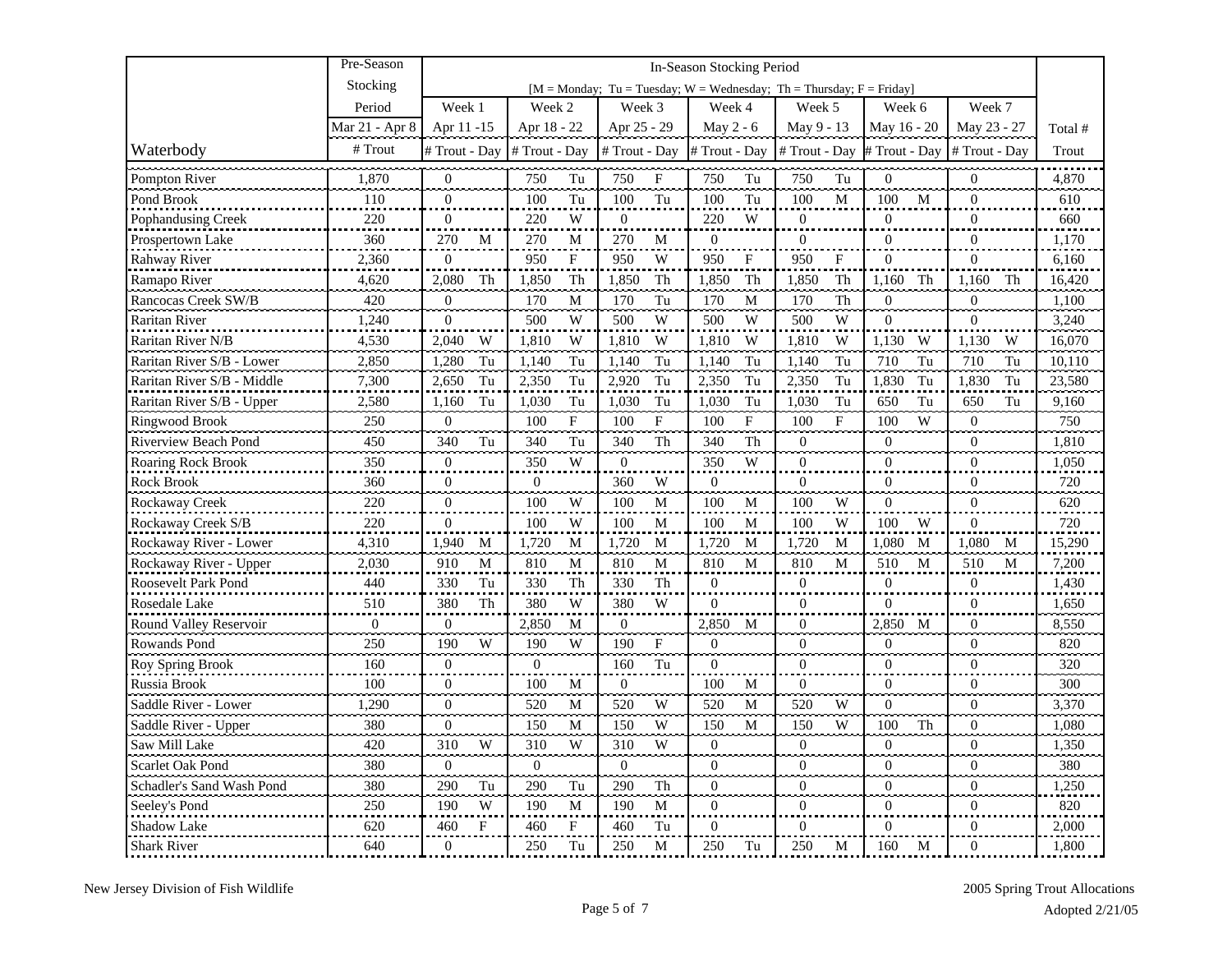|                             | Pre-Season     |                     |                     |                                                                      | In-Season Stocking Period |                    |                           |                   |         |
|-----------------------------|----------------|---------------------|---------------------|----------------------------------------------------------------------|---------------------------|--------------------|---------------------------|-------------------|---------|
|                             | Stocking       |                     |                     | [M = Monday; Tu = Tuesday; W = Wednesday; Th = Thursday; F = Friday] |                           |                    |                           |                   |         |
|                             | Period         | Week 1              | Week 2              | Week 3                                                               | Week 4                    | Week 5             | Week 6                    | Week 7            |         |
|                             | Mar 21 - Apr 8 | Apr 11 -15          | Apr 18 - 22         | Apr 25 - 29                                                          | May 2 - 6                 | May 9 - 13         | May 16 - 20               | May 23 - 27       | Total # |
| Waterbody                   | # Trout        | # Trout - Day       | # Trout - Day       | # Trout - Day                                                        | # Trout - Day             | # Trout - Day      | # Trout - Day             | # Trout - Day     | Trout   |
| Shaws Mill Pond             | 510            | 380<br>Th           | 380<br>Th           | 380<br>W                                                             | $\overline{0}$            | $\overline{0}$     | $\overline{0}$            | $\overline{0}$    | 1,650   |
| Sheppard's Lake             | 550            | $\mathbf{0}$        | 550<br>$\mathbf{F}$ | $\overline{0}$                                                       | 550<br>F                  | $\mathbf{0}$       | 550<br>W                  | $\overline{0}$    | 2,200   |
| <b>Shimers Brook</b>        | 130            | $\mathbf{0}$        | 130<br>W            | $\overline{0}$                                                       | 130<br>W                  | $\Omega$           | $\overline{0}$            | $\theta$          | 390     |
| Silver Lake                 | 420            | $\overline{0}$      | $\overline{0}$      | $\overline{0}$                                                       | $\overline{0}$            | $\overline{0}$     | $\overline{0}$            | $\overline{0}$    | 420     |
| Speedwell Lake              | 520            | 390<br>F            | 390<br>W            | 390<br>Th                                                            | 390<br>W                  | $\theta$           | $\overline{0}$            | $\Omega$          | 2,080   |
| Spooky Brook Park Pond      | 400            | $\mathbf{0}$        | $\boldsymbol{0}$    | $\boldsymbol{0}$                                                     | $\overline{0}$            | $\boldsymbol{0}$   | $\boldsymbol{0}$          | $\boldsymbol{0}$  | 400     |
| <b>Spring Lake</b>          | 480            | 360<br>Tu           | Tu<br>360           | Tu<br>360                                                            | $\theta$                  | $\overline{0}$     | $\boldsymbol{0}$          | $\overline{0}$    | 1,560   |
| <b>Spring Mills Brook</b>   | 220            | $\theta$            | 220<br>$\mathbf{F}$ | $\theta$                                                             | 220<br>F                  | $\theta$           | $\Omega$                  | $\theta$          | 660     |
| Spruce Run Creek            | 1,470          | $\boldsymbol{0}$    | W<br>590            | 590<br>M                                                             | $\mathbf{M}$<br>590       | W<br>590           | 370<br>W                  | $\Omega$          | 4,200   |
| Spruce Run Reservoir        | 1,630          | 1.220<br>Th         | 1.220<br>W          | 1.220<br>M                                                           | $\theta$                  | $\theta$           | $\overline{0}$            | $\Omega$          | 5,290   |
| <b>Stony Brook</b>          | 1,670          | $\boldsymbol{0}$    | 670<br>W            | 670<br>W                                                             | W<br>670                  | 670<br>W           | $\boldsymbol{0}$          | $\Omega$          | 4,350   |
| <b>Stony Lake</b>           | 310            | 240<br>W            | 240<br>W            | 240<br>W                                                             | $\overline{0}$            | $\overline{0}$     | $\overline{0}$            | $\mathbf{0}$      | 1,030   |
| Swartswood Lake             | 980            | $\mathbf{0}$        | 980<br>Tu<br>.      | $\mathbf{0}$<br>ńн.                                                  | 980<br>Tu                 | $\mathbf{0}$       | 980<br>Th                 | $\mathbf{0}$      | 3,920   |
| Swedesboro Lake             | 500            | 370<br>Tu           | 370<br>Tu           | 370<br>Th                                                            | $\boldsymbol{0}$          | $\boldsymbol{0}$   | $\mathbf{0}$              | $\mathbf{0}$      | 1,610   |
| <b>Sydney Brook</b>         | 120            | $\boldsymbol{0}$    | $\overline{0}$      | 120<br>M                                                             | $\boldsymbol{0}$          | $\boldsymbol{0}$   | $\boldsymbol{0}$          | $\boldsymbol{0}$  | 240     |
| Sylvan Lake                 | 420            | 310<br>M            | 310<br>M            | Tu<br>310                                                            | $\Omega$                  | $\theta$           | $\Omega$                  | $\theta$          | 1,350   |
| Takanassee Lake             | 500            | 380<br>F            | 380<br>F            | 380<br>Tu                                                            | 380<br>Tu                 | $\theta$           | $\mathbf{0}$              | $\boldsymbol{0}$  | 2,020   |
| Tienekill Creek             | 310            | $\mathbf{0}$        | 120<br>M            | W<br>120                                                             | M<br>120                  | $\overline{0}$     | $\mathbf{0}$              | $\Omega$          | 670     |
| <b>Toms River</b>           | 1,750          | 560<br>M            | 500<br>M            | 700<br>M                                                             | 500<br>M                  | 500<br>M           | 440<br>M                  | 440<br>M          | 5,390   |
| Topenemus Lake              | 460            | 350<br>$\mathbf{F}$ | 350<br>$\mathbf{F}$ | 350<br>Tu                                                            | $\Omega$                  | $\overline{0}$     | $\overline{0}$            | $\overline{0}$    | 1,510   |
| Trout Brook (Hacketts.)     | 190            | $\boldsymbol{0}$    | 190<br>M            | $\overline{0}$                                                       | 190<br>Th                 | $\mathbf{0}$       | $\overline{0}$            | $\theta$          | 570     |
| Trout Brook (Hope)          | 280            | $\overline{0}$      | 110<br>M            | $\overline{0}$                                                       | 110<br>Tu                 | $\mathbf{0}$       | $\overline{0}$            | $\overline{0}$    | 500     |
| Trout Brook (Middleville)   | 160            | $\mathbf{0}$        | 160<br>Th           | $\overline{0}$                                                       | Th<br>160                 | $\boldsymbol{0}$   | $\boldsymbol{0}$          | $\mathbf{0}$      | 480     |
| <b>Tuttles Corner Brook</b> | 250            | $\boldsymbol{0}$    | W<br>250            | $\mathbf{0}$                                                         | W<br>250                  | $\theta$           | $\overline{0}$            | $\theta$          | 750     |
| Verona Park Lake            | 500            | 370<br>Tu           | 370<br>Tu           | W<br>370                                                             | 370<br>Tu                 | $\Omega$           | $\mathbf{0}$              | $\mathbf{0}$      | 1,980   |
| Wallkill River - Lower      | 1,010          | 460<br>$\mathbf M$  | 410<br>M            | 410<br>M                                                             | M<br>410                  | 410<br>M           | 250<br>M                  | 250<br>M          | 3,610   |
| Wallkill River - Upper      | 1,060          | 480<br>$\mathbf M$  | 420<br>M            | 420<br>$\mathbf M$                                                   | 420<br>$\mathbf{M}$       | 420<br>$\mathbf M$ | 270<br>$\mathbf M$        | 270<br>${\bf M}$  | 3,760   |
| Wanaque River - Lower       | 960            | 430<br>$\mathbf{F}$ | 380<br>$\mathbf{F}$ | 380<br>$\mathbf{F}$                                                  | 380<br>$\mathbf F$        | 380<br>F           | 240<br>$\mathbf{F}$       | 240<br>$_{\rm F}$ | 3.390   |
| Wanaque River - Upper       | 1,060          | 480<br>F            | 420<br>$\mathbf{F}$ | 420<br>$\mathbf F$                                                   | 420<br>F                  | 420<br>F           | 260<br>$\dot{\mathbf{F}}$ | 260<br>F          | 3,740   |
| Warinanco Park Pond         | 470            | $\overline{0}$      | $\mathbf{0}$        | $\overline{0}$                                                       | $\overline{0}$            | $\overline{0}$     | $\overline{0}$            | $\overline{0}$    | 470     |
| Wawayanda Creek             | 460            | $\mathbf{0}$        | 180<br>Tu           | 180<br>M                                                             | 180<br>W                  | 180<br>M           | 110<br>Tu                 | $\boldsymbol{0}$  | 1,290   |
| Wawayanda Lake              | 740            | $\boldsymbol{0}$    | 740<br>Tu           | $\boldsymbol{0}$                                                     | W<br>740                  | $\theta$           | 740<br>Tu                 | $\overline{0}$    | 2,960   |
| West Hudson County Pk. Pond | 330            | $\overline{0}$      | $\mathbf{0}$        | $\boldsymbol{0}$                                                     | $\theta$                  | $\boldsymbol{0}$   | $\boldsymbol{0}$          | $\overline{0}$    | 330     |
| West Pond                   | 310            | 230<br>Th           | 230<br>Th           | 230<br>W                                                             | 230<br>Th                 | $\Omega$           | $\overline{0}$            | $\Omega$          | 1,230   |